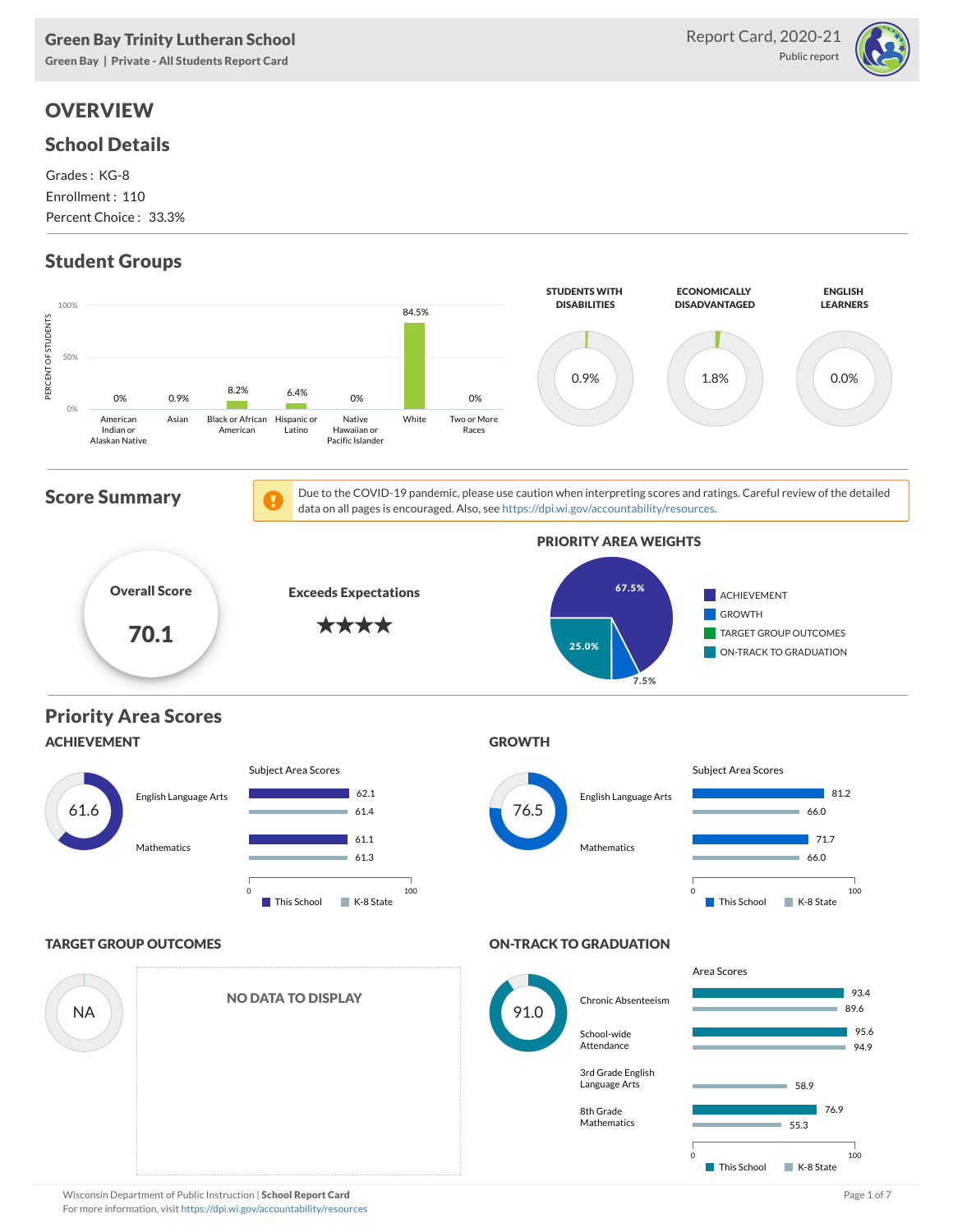### Green Bay Trinity Lutheran School

Green Bay | Private - All Students Report Card



# ACHIEVEMENT

This priority area summarizes how this school's students performed on state assessments using a points-based proficiency system that gives partial credit for Basic test performance and extra credit for Advanced performance. The score is a multi-year average of English language arts and mathematics subscores.



## Student Group Achievement, 2020-21 (for information only)

Group size is given in parentheses. Groups with fewer than 20 students are not displayed.

### ENGLISH LANGUAGE ARTS

|       |             |      | Point change from<br>prior year |       |         |      | Point change from<br>prior year |
|-------|-------------|------|---------------------------------|-------|---------|------|---------------------------------|
|       |             |      |                                 |       |         |      |                                 |
| White | (47)        | 61.7 | $-7.6$                          | White | (47)    | 54.3 | $-21.1$                         |
|       |             |      |                                 |       |         |      |                                 |
|       | $\mathbf 0$ | 100  |                                 |       | $\circ$ |      | 100                             |

### Performance Levels by Year

These graphs show school-wide percentages and group sizes of students performing at each level.

### ENGLISH LANGUAGE ARTS



### **MATHEMATICS**

**MATHEMATICS** 



Wisconsin Department of Public Instruction | School Report Card Page 2 of 7 and 2008 and 2009 and 2 of 7 and 2 of 7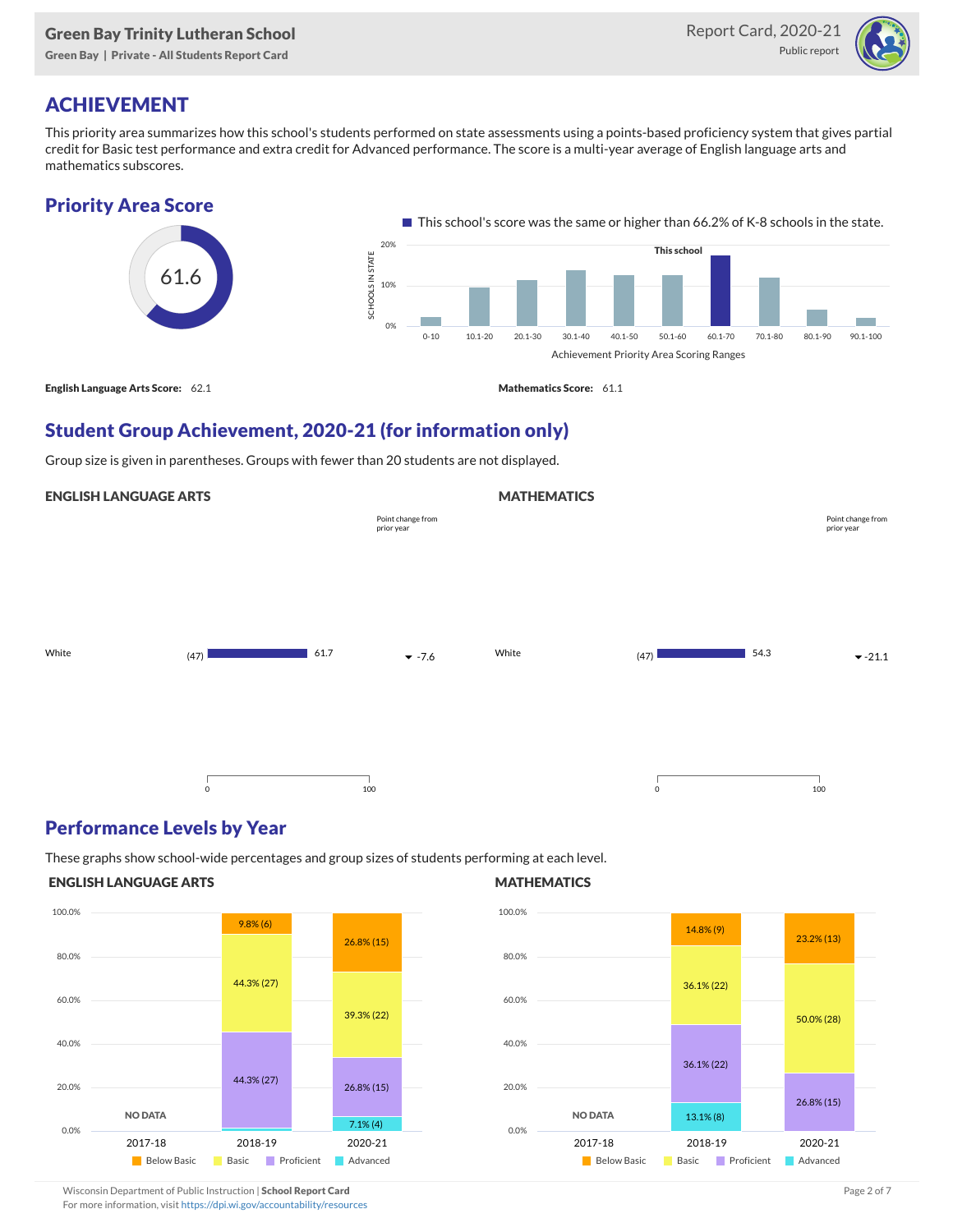

# ACHIEVEMENT - ADDITIONAL INFORMATION

The data on this page is for information only.

# Test Participation Rates, 2020-21

| <b>ENGLISH LANGUAGE ARTS</b> |                             | <b>MATHEMATICS</b> |                             |  |  |  |  |
|------------------------------|-----------------------------|--------------------|-----------------------------|--|--|--|--|
| All students                 | Lowest-participating group: | All students       | Lowest-participating group: |  |  |  |  |
|                              | White                       |                    | White                       |  |  |  |  |
| 93.5%                        | 94.0%                       | 95.2%              | 94.0%                       |  |  |  |  |

### Student Group Performance Levels by Year

Groups with any full academic year students in tested grades are shown.

### ENGLISH LANGUAGE ARTS

|                                   | 2017-18          |           |            |           |                       | 2018-19          |           |            |                 | 2020-21        |                  |                                     |            |                 |                |
|-----------------------------------|------------------|-----------|------------|-----------|-----------------------|------------------|-----------|------------|-----------------|----------------|------------------|-------------------------------------|------------|-----------------|----------------|
|                                   | Tested<br>Total# | Advanced  | Proficient | Basic     | Below<br><b>Basic</b> | Total#<br>Tested | Advanced  | Proficient | Basi<br>$\circ$ | Below<br>Basic | Tested<br>Total# | Adv<br>ance <sub>o</sub><br>$\circ$ | Proficient | Basi<br>$\circ$ | Below<br>Basic |
| All Students: K-8 State           | 383,301          | 8.5%      | 33.5%      | 35.0%     | 23.1%                 | 381,432          | 7.8%      | 32.7%      | 35.0%           | 24.4%          | 326,038          | 6.9%                                | 31.0%      | 35.6%           | 26.5%          |
| <b>All Students</b>               | $\mathbf 0$      | <b>NA</b> | <b>NA</b>  | <b>NA</b> | <b>NA</b>             | 61               | 1.6%      | 44.3%      | 44.3%           | 9.8%           | 56               | 7.1%                                | 26.8%      | 39.3%           | 26.8%          |
| Asian                             | $\Omega$         | <b>NA</b> | <b>NA</b>  | <b>NA</b> | <b>NA</b>             | $\mathbf 0$      | <b>NA</b> | <b>NA</b>  | <b>NA</b>       | <b>NA</b>      | $\angle 20$      | $\star$                             | $\star$    | $\ddot{}$       |                |
| <b>Black or African American</b>  | $\Omega$         | <b>NA</b> | <b>NA</b>  | <b>NA</b> | <b>NA</b>             | $\mathbf 0$      | <b>NA</b> | <b>NA</b>  | <b>NA</b>       | <b>NA</b>      | $\sim 20$        | $\star$                             | $\star$    | $\star$         |                |
| Hispanic or Latino                | $\mathbf 0$      | <b>NA</b> | <b>NA</b>  | <b>NA</b> | <b>NA</b>             | $\mathbf 0$      | <b>NA</b> | <b>NA</b>  | <b>NA</b>       | <b>NA</b>      | $\angle 20$      | $\star$                             | $\star$    | $\ddot{}$       |                |
| White                             | $\Omega$         | <b>NA</b> | <b>NA</b>  | <b>NA</b> | <b>NA</b>             | 57               | 0.0%      | 47.4%      | 43.9%           | 8.8%           | 47               | 8.5%                                | 27.7%      | 42.6%           | 21.3%          |
| Two or More Races                 | $\mathbf 0$      | <b>NA</b> | <b>NA</b>  | <b>NA</b> | <b>NA</b>             | $\angle 20$      | $\star$   | $\star$    | $\star$         | $\star$        | $\mathbf 0$      | <b>NA</b>                           | <b>NA</b>  | <b>NA</b>       | <b>NA</b>      |
| <b>Students with Disabilities</b> | $\mathbf 0$      | <b>NA</b> | <b>NA</b>  | <b>NA</b> | <b>NA</b>             | $\mathbf 0$      | <b>NA</b> | <b>NA</b>  | <b>NA</b>       | <b>NA</b>      | $\sim 20$        | $\star$                             | $\star$    | $\star$         |                |

#### **MATHEMATICS**

|                                   | 2017-18          |           |            |           |                | 2018-19          |           |            |              | 2020-21        |                  |                  |            |           |                |
|-----------------------------------|------------------|-----------|------------|-----------|----------------|------------------|-----------|------------|--------------|----------------|------------------|------------------|------------|-----------|----------------|
|                                   | Tested<br>Total# | Advanced  | Proficient | Basic     | Below<br>Basic | Total#<br>Tested | Advanced  | Proficient | <b>Basic</b> | Below<br>Basic | Tested<br>Total# | Adv<br>ance<br>Õ | Proficient | Basic     | Below<br>Basic |
| All Students: K-8 State           | 383,873          | 8.8%      | 34.3%      | 32.3%     | 24.7%          | 381,962          | 9.2%      | 33.6%      | 31.8%        | 25.4%          | 325,750          | 7.4%             | 30.2%      | 32.6%     | 29.8%          |
| <b>All Students</b>               | $\mathbf 0$      | <b>NA</b> | <b>NA</b>  | <b>NA</b> | <b>NA</b>      | 61               | 13.1%     | 36.1%      | 36.1%        | 14.8%          | 56               | $0.0\%$          | 26.8%      | 50.0%     | 23.2%          |
| Asian                             | $\Omega$         | <b>NA</b> | <b>NA</b>  | <b>NA</b> | <b>NA</b>      | $\Omega$         | <b>NA</b> | <b>NA</b>  | <b>NA</b>    | <b>NA</b>      | $\angle 20$      | $\star$          | ٠          |           |                |
| <b>Black or African American</b>  | $\Omega$         | <b>NA</b> | <b>NA</b>  | <b>NA</b> | <b>NA</b>      | $\mathbf 0$      | <b>NA</b> | <b>NA</b>  | <b>NA</b>    | <b>NA</b>      | $\sim 20$        | $\star$          | $\star$    | $\ddot{}$ |                |
| Hispanic or Latino                | $\Omega$         | <b>NA</b> | <b>NA</b>  | <b>NA</b> | <b>NA</b>      | $\Omega$         | <b>NA</b> | <b>NA</b>  | <b>NA</b>    | <b>NA</b>      | $\angle 20$      | $\star$          | $\star$    | $\ddot{}$ |                |
| White                             | $\Omega$         | <b>NA</b> | <b>NA</b>  | <b>NA</b> | <b>NA</b>      | 57               | 14.0%     | 36.8%      | 35.1%        | 14.0%          | 47               | 0.0%             | 29.8%      | 48.9%     | 21.3%          |
| Two or More Races                 | $\Omega$         | <b>NA</b> | <b>NA</b>  | <b>NA</b> | <b>NA</b>      | $\sim 20$        | $\star$   | $\star$    | ٠            | $\star$        | $\mathbf 0$      | <b>NA</b>        | <b>NA</b>  | <b>NA</b> | <b>NA</b>      |
| <b>Students with Disabilities</b> | $\mathbf 0$      | <b>NA</b> | <b>NA</b>  | <b>NA</b> | <b>NA</b>      | $\mathbf 0$      | <b>NA</b> | <b>NA</b>  | <b>NA</b>    | <b>NA</b>      | $\overline{20}$  | $\star$          | $\star$    | $\star$   |                |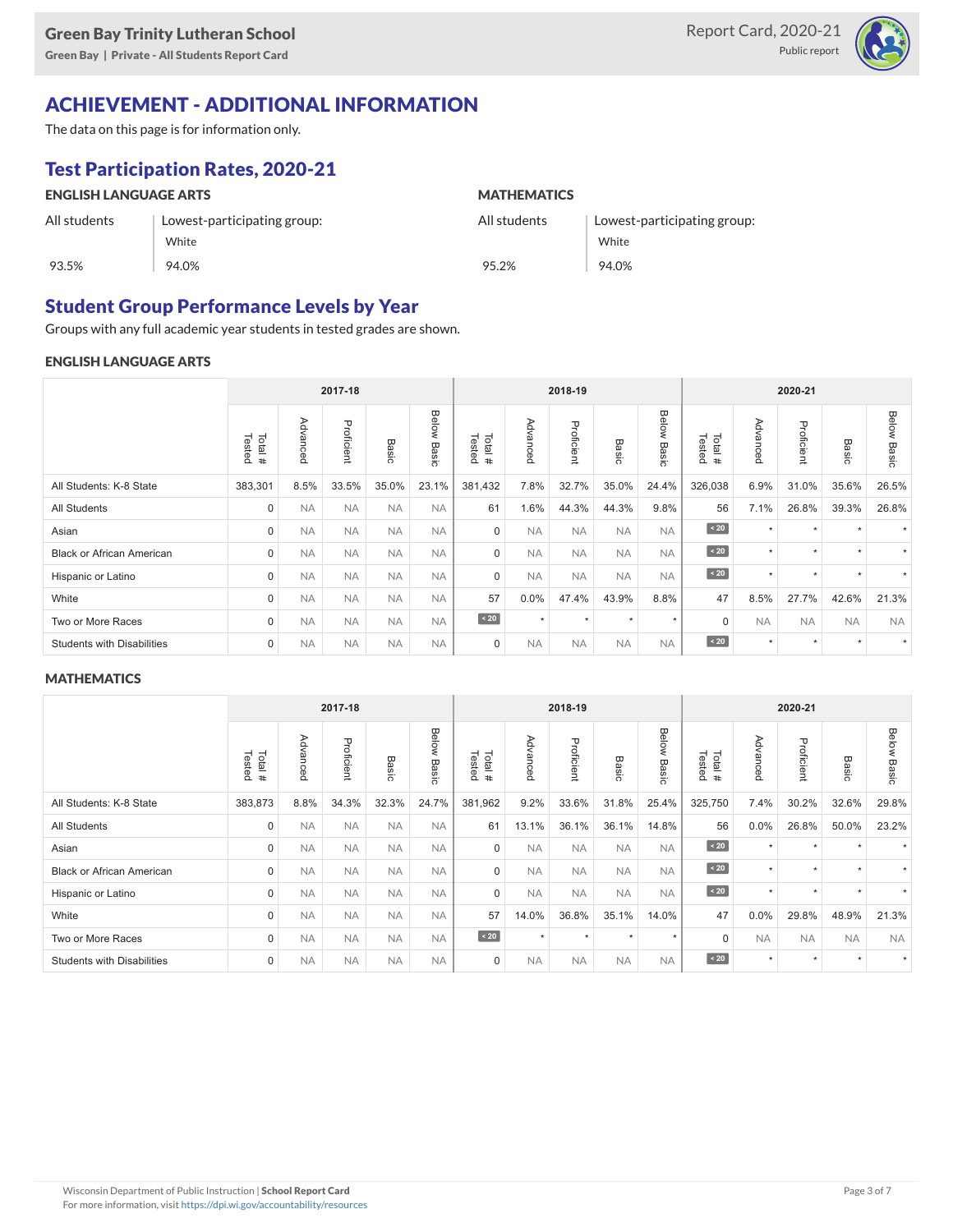### Green Bay Trinity Lutheran School

Green Bay | Private - All Students Report Card



## **GROWTH**

This priority area measures year-to-year student progress on statewide tests. It uses a value-added model that seeks to control for circumstances beyond the influence of educators. A high value-added score means that on average students in the school are progressing more quickly than other, similar students. Growth is scored from 0 to 100 to match the other priority areas and is a conversion from the roughly 0 to 6 value-added score.



## Student Group Value-Added (for information only)

Value-added scores cover an approximately 0-6 range. Higher scores mean greater positive impact. A score of 3.0 is average. Group size is shown in parentheses. Groups with fewer than 20 students are not displayed. Shaded boxes indicate higher-than-average scores.

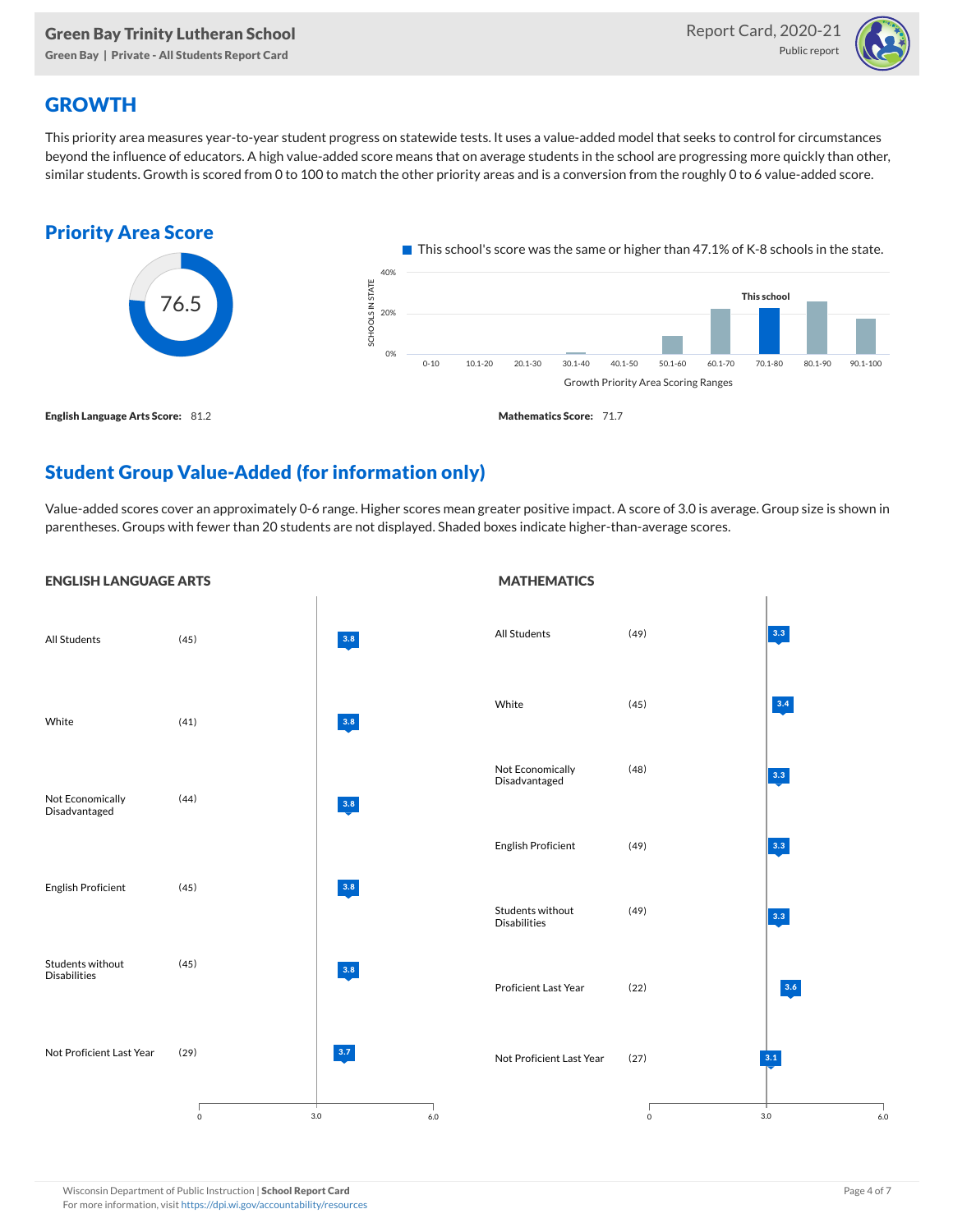Green Bay | Private - All Students Report Card



### TARGET GROUP OUTCOMES

This priority area examines outcomes for students with the lowest test scores — the Target Group. It is designed to promote equity by helping schools focus on learners who need the most support while also improving outcomes for all students. The priority area score combines component scores for achievement, growth, chronic absenteeism, and attendance or graduation rate. Data are not displayed when target groups have fewer than 20 students.

### Priority Area Score



### Component Scores

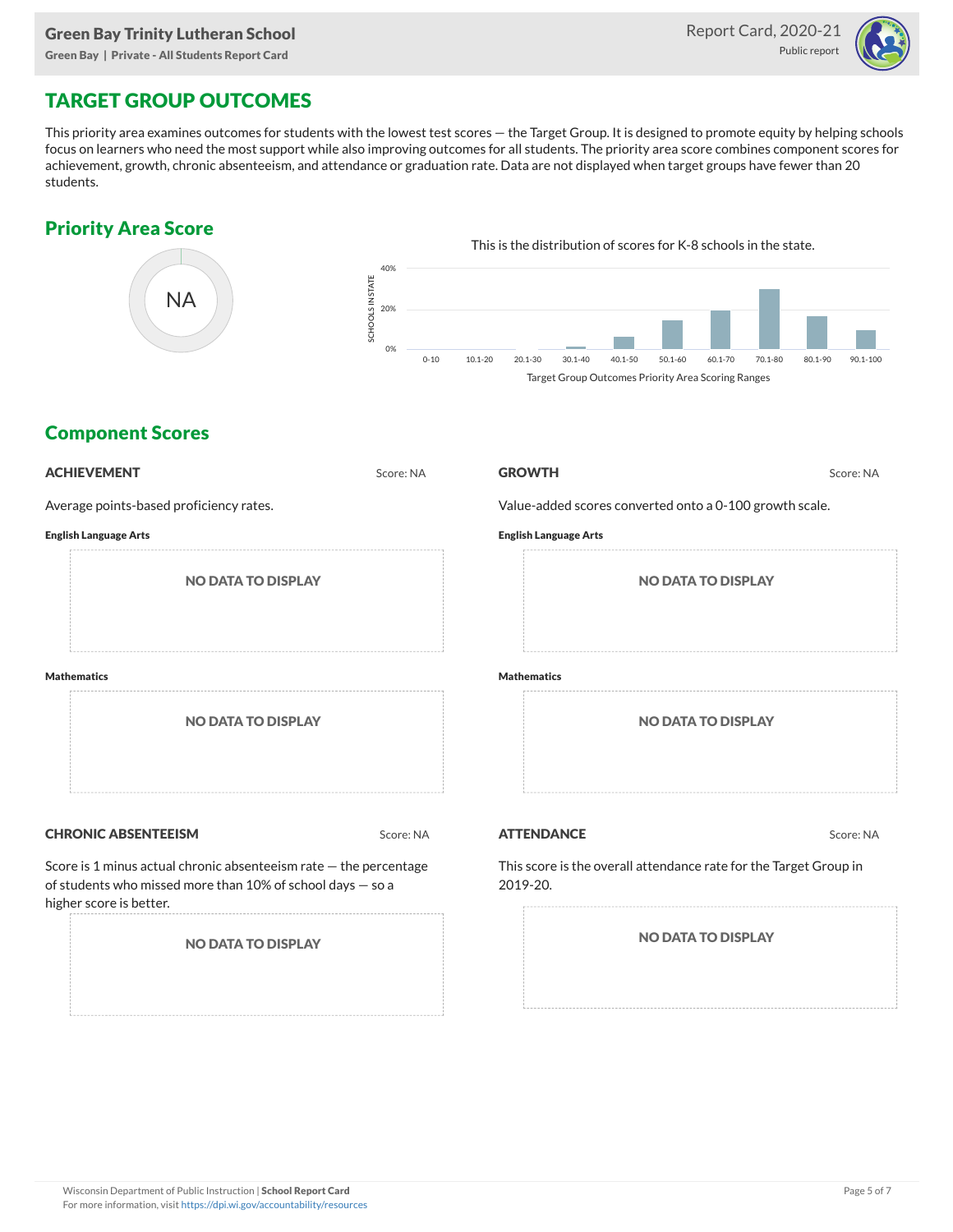Green Bay | Private - All Students Report Card



## ON-TRACK TO GRADUATION

This priority area indicates how successfully students are progressing toward completing their K-12 education. The score combines component scores for measures of student engagement and achievement.



### Component Scores



Score is 1 minus actual chronic absenteeism rate — the percentage of students who missed more than 10% of school days — so a higher score is better.



#### **3RD GRADE ENGLISH LANGUAGE ARTS** Score: NA

Average points-based proficiency rates.

NO DATA TO DISPLAY

#### **SCHOOL-WIDE ATTENDANCE** Score: 95.6

This score is the overall attendance rate for the school in 2019-20.



#### 8TH GRADE MATHEMATICS Score: 76.9

Average points-based proficiency rates.